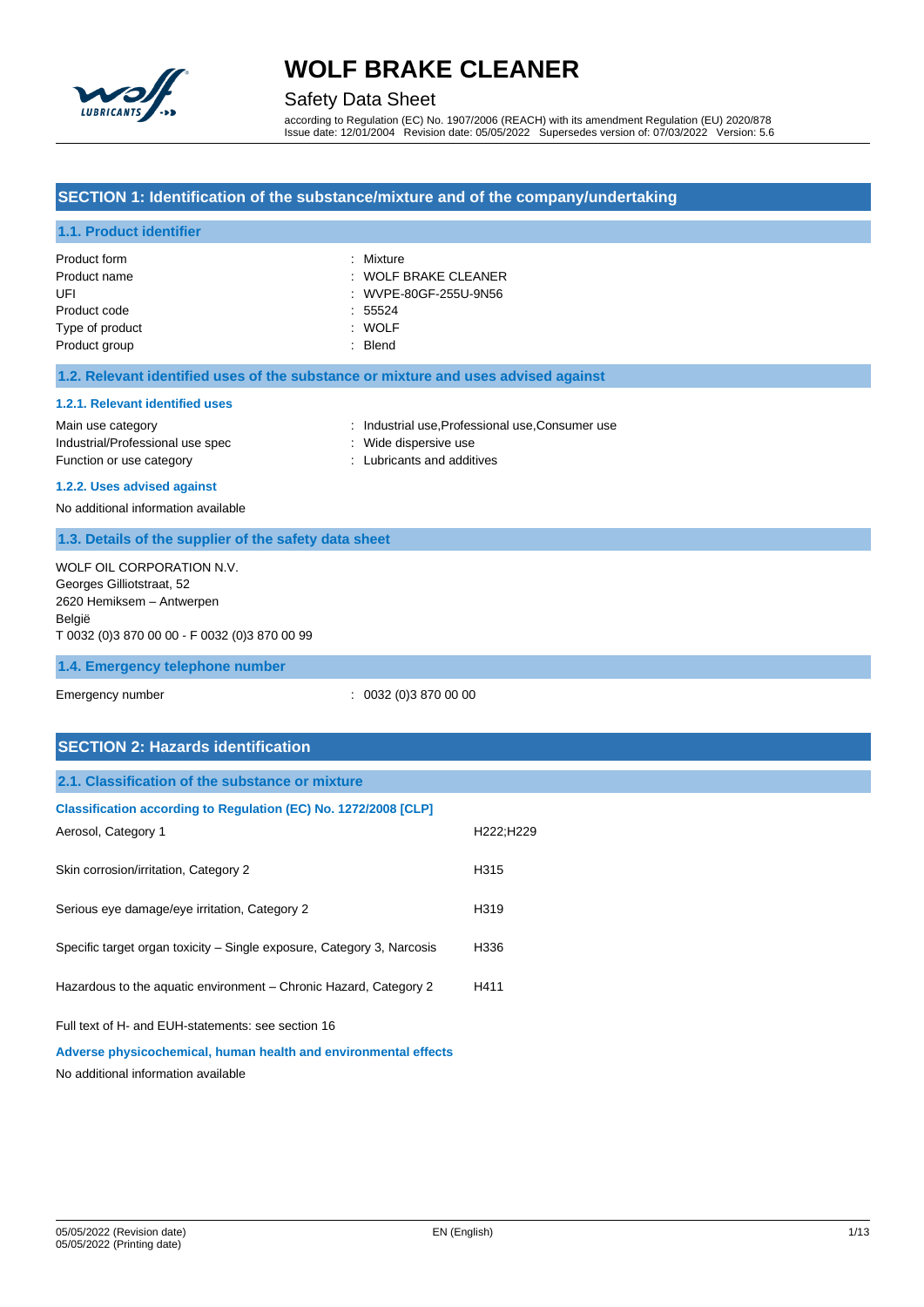## Safety Data Sheet

according to Regulation (EC) No. 1907/2006 (REACH) with its amendment Regulation (EU) 2020/878

#### **2.2. Label elements**

## **Labelling according to Regulation (EC) No. 1272/2008 [CLP]** Hazard pictograms (CLP) : GHS02 GHS07 GHS09 Signal word (CLP)  $\qquad \qquad$ : Danger Contains : acetone, n-hexane, Hydrocarbons, C7, n-alkanes, isoalkanes, cyclics, Hydrocarbons, C6, isoalkanes, <5% n-hexane Hazard statements (CLP)  $\qquad \qquad$  : H222 - Extremely flammable aerosol. H229 - Pressurised container: May burst if heated. H315 - Causes skin irritation. H319 - Causes serious eye irritation. H336 - May cause drowsiness or dizziness. H411 - Toxic to aquatic life with long lasting effects. Precautionary statements (CLP) : P210 - Keep away from heat, hot surfaces, sparks, open flames and other ignition sources. No smoking. P251 - Do not pierce or burn, even after use. P271 - Use only outdoors or in a well-ventilated area. P410+P412 - Protect from sunlight. Do not expose to temperatures exceeding 50 °C. P501 - Dispose of contents and container to hazardous or special waste collection point, in accordance with local, regional, national and/or international regulation. P211 - Do not spray on an open flame or other ignition source. P102 - Keep out of reach of children.

#### **2.3. Other hazards**

Contains no PBT/vPvB substances ≥ 0.1% assessed in accordance with REACH Annex XIII

## **SECTION 3: Composition/information on ingredients**

### **3.1. Substances**

#### Not applicable

#### **3.2. Mixtures**

| <b>Name</b>                                      | <b>Product identifier</b>                                                                             | $\frac{9}{6}$ | <b>Classification according to</b><br><b>Regulation (EC) No. 1272/2008</b><br>[CLP]                          |
|--------------------------------------------------|-------------------------------------------------------------------------------------------------------|---------------|--------------------------------------------------------------------------------------------------------------|
| Hydrocarbons, C7, n-alkanes, isoalkanes, cyclics | CAS-No.: 64742-49-0<br>EC-No.: 927-510-4<br>REACH-no: 01-2119475515-<br>33                            | $\leq 40$     | Flam. Liq. 2, H225<br>Skin Irrit. 2, H315<br>STOT SE 3, H336<br>Asp. Tox. 1, H304<br>Aquatic Chronic 2, H411 |
| Hydrocarbons, C6, isoalkanes, <5% n-hexane       | CAS-No.: 64742-49-0<br>EC-No.: 931-254-9<br>REACH-no: 01-2119484651-<br>34                            | $\leq 30$     | Flam. Liq. 2, H225<br>Skin Irrit. 2, H315<br>STOT SE 3, H336<br>Asp. Tox. 1, H304<br>Aquatic Chronic 2, H411 |
| Ethanol                                          | CAS-No.: 64-17-5<br>EC-No.: 200-578-6<br>EC Index-No.: 603-002-00-5<br>REACH-no: 01-2119457610-<br>43 | $\leq 20$     | Flam. Lig. 2, H225                                                                                           |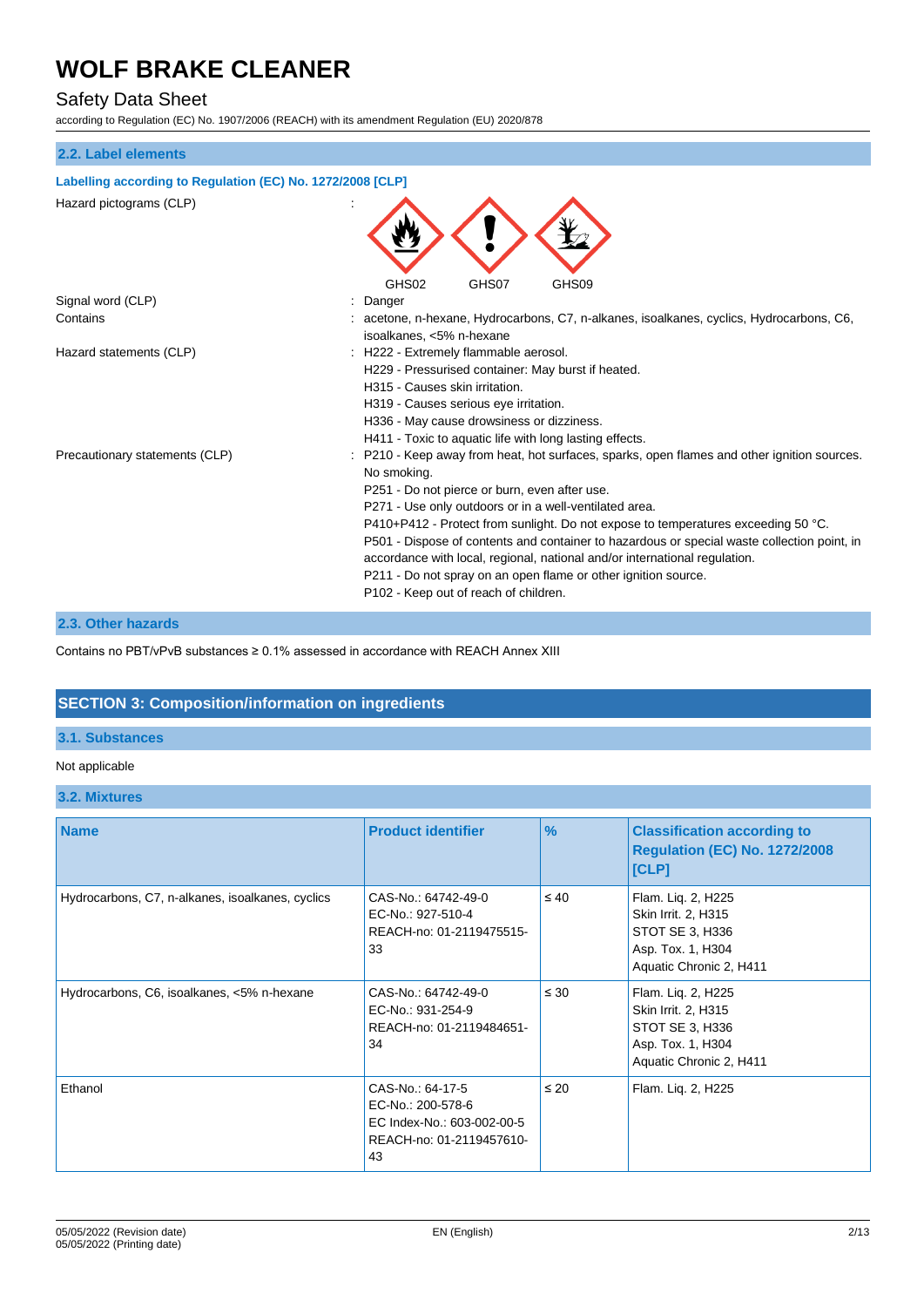## Safety Data Sheet

according to Regulation (EC) No. 1907/2006 (REACH) with its amendment Regulation (EU) 2020/878

| <b>Name</b>    | <b>Product identifier</b>                                                                             | $\frac{9}{6}$ | <b>Classification according to</b><br><b>Regulation (EC) No. 1272/2008</b><br>[CLP]                                                               |
|----------------|-------------------------------------------------------------------------------------------------------|---------------|---------------------------------------------------------------------------------------------------------------------------------------------------|
| acetone        | CAS-No.: 67-64-1<br>EC-No.: 200-662-2<br>EC Index-No.: 606-001-00-8<br>REACH-no: 01-2119471330-<br>49 | $\leq 10$     | Flam. Liq. 2, H225<br>Eye Irrit. 2, H319<br>STOT SE 3, H336                                                                                       |
| propane        | CAS-No.: 74-98-6<br>EC-No.: 200-827-9<br>EC Index-No.: 601-003-00-5<br>REACH-no: Annex V              | $\leq 5$      | Flam. Gas 1, H220<br>Press. Gas (Comp.), H280                                                                                                     |
| Carbon dioxyde | CAS-No.: 124-38-9<br>EC-No.: 204-696-9                                                                | $\leq 3$      | Press. Gas (Liq.), H280                                                                                                                           |
| n-hexane       | CAS-No.: 110-54-3<br>EC-No.: 203-777-6<br>EC Index-No.: 601-037-00-0                                  | $\leq$ 2      | Flam. Liq. 2, H225<br>Repr. 2, H361f<br>Asp. Tox. 1, H304<br>STOT RE 2, H373<br>Skin Irrit. 2, H315<br>STOT SE 3, H336<br>Aquatic Chronic 2, H411 |
| cyclohexane    | CAS-No.: 110-82-7<br>EC-No.: 203-806-2<br>EC Index-No.: 601-017-00-1                                  | $\leq 0.4$    | Flam. Liq. 2, H225<br>Asp. Tox. 1, H304<br>Skin Irrit. 2, H315<br>STOT SE 3, H336<br>Aquatic Acute 1, H400<br>Aquatic Chronic 1, H410             |

| <b>Specific concentration limits:</b> |                                                                      |                                      |
|---------------------------------------|----------------------------------------------------------------------|--------------------------------------|
| <b>Name</b>                           | <b>Product identifier</b>                                            | <b>Specific concentration limits</b> |
| n-hexane                              | CAS-No.: 110-54-3<br>EC-No.: 203-777-6<br>EC Index-No.: 601-037-00-0 | $(5 ≤ C ≤ 100)$ STOT RE 2, H373      |

Full text of H- and EUH-statements: see section 16

| <b>SECTION 4: First aid measures</b>                             |                                                                                                                                                 |
|------------------------------------------------------------------|-------------------------------------------------------------------------------------------------------------------------------------------------|
|                                                                  |                                                                                                                                                 |
| 4.1. Description of first aid measures                           |                                                                                                                                                 |
| First-aid measures general                                       | : If you feel unwell, seek medical advice (show the label where possible).                                                                      |
| First-aid measures after inhalation                              | : Allow affected person to breathe fresh air. Seek medical advice.                                                                              |
| First-aid measures after skin contact                            | : Remove affected clothing and wash all exposed skin area with mild soap and water,<br>followed by warm water rinse.                            |
| First-aid measures after eye contact                             | : In case of eye contact, immediately rinse with clean water for 10-15 minutes. Seek medical<br>attention if ill effect or irritation develops. |
| First-aid measures after ingestion                               | : Do NOT induce vomiting. Rinse mouth. Get immediate medical advice/attention.                                                                  |
| 4.2. Most important symptoms and effects, both acute and delayed |                                                                                                                                                 |
| Symptoms/effects after inhalation                                | : Not expected to present a significant inhalation hazard under anticipated conditions of<br>normal use.                                        |
| Symptoms/effects after skin contact                              | : Not expected to present a significant skin hazard under anticipated conditions of normal<br>use.                                              |
| Symptoms/effects after eye contact                               | : Not expected to present a significant eye contact hazard under anticipated conditions of<br>normal use.                                       |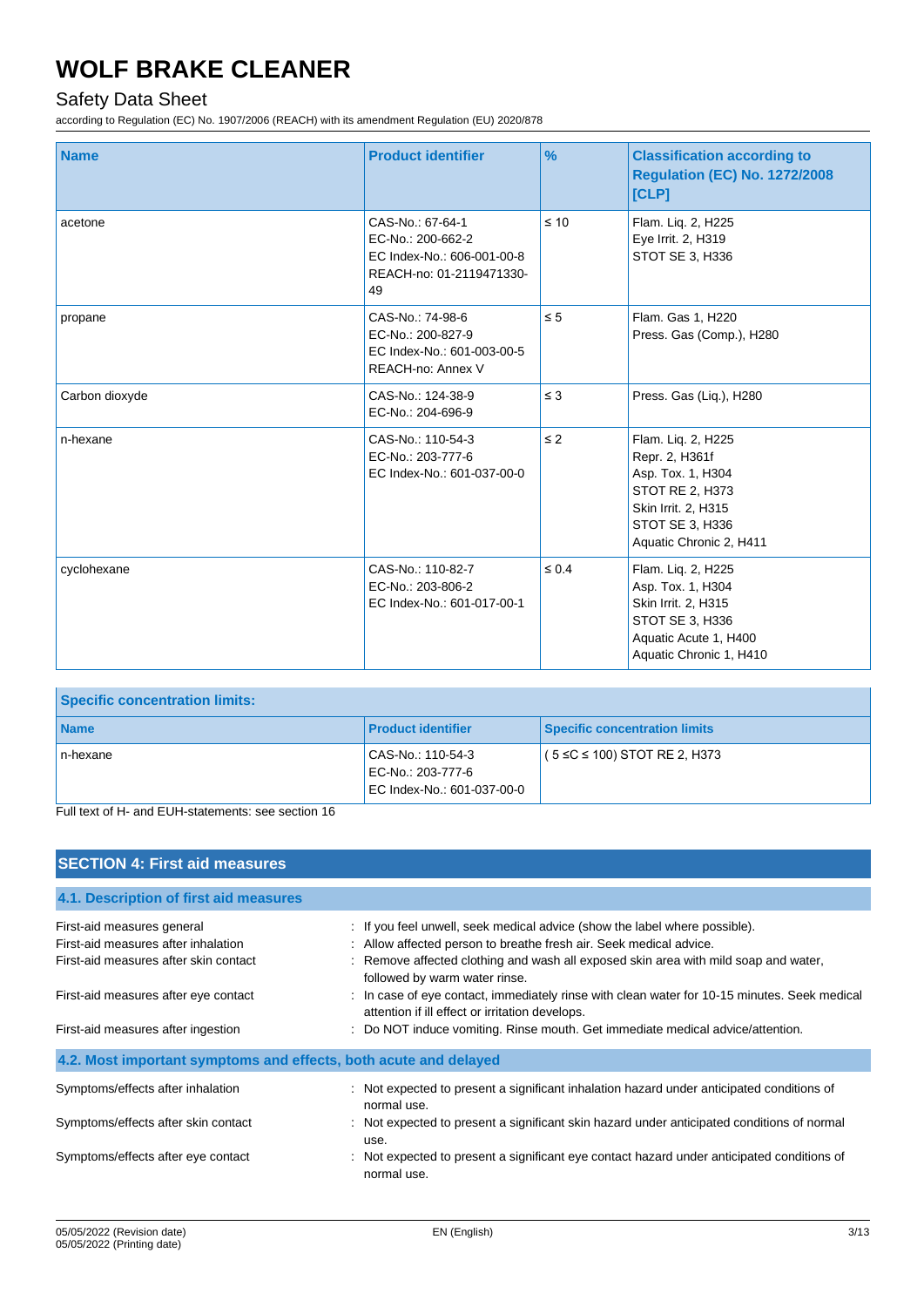### Safety Data Sheet

according to Regulation (EC) No. 1907/2006 (REACH) with its amendment Regulation (EU) 2020/878

Symptoms/effects after ingestion : Not expected to present a significant ingestion hazard under anticipated conditions of normal use.

## **4.3. Indication of any immediate medical attention and special treatment needed**

No additional information available

| <b>SECTION 5: Firefighting measures</b>                                                    |                                                                                                                                                                                                                    |  |  |
|--------------------------------------------------------------------------------------------|--------------------------------------------------------------------------------------------------------------------------------------------------------------------------------------------------------------------|--|--|
| 5.1. Extinguishing media                                                                   |                                                                                                                                                                                                                    |  |  |
| Suitable extinguishing media<br>Unsuitable extinguishing media                             | : Carbon dioxide. Powder. Alcohol resistant foam. Water fog.<br>: Do not use a heavy water stream.                                                                                                                 |  |  |
| 5.2. Special hazards arising from the substance or mixture                                 |                                                                                                                                                                                                                    |  |  |
| Fire hazard                                                                                | : Flammable aerosol.                                                                                                                                                                                               |  |  |
| 5.3. Advice for firefighters                                                               |                                                                                                                                                                                                                    |  |  |
| Precautionary measures fire<br>Firefighting instructions<br>Protection during firefighting | : Exercise caution when fighting any chemical fire.<br>: Use water spray or fog for cooling exposed containers.<br>: Do not enter fire area without proper protective equipment, including respiratory protection. |  |  |

| <b>SECTION 6: Accidental release measures</b>       |                                                                                         |  |  |
|-----------------------------------------------------|-----------------------------------------------------------------------------------------|--|--|
|                                                     | 6.1. Personal precautions, protective equipment and emergency procedures                |  |  |
| General measures                                    | : Eliminate every possible source of ignition. Clear all other personnel from the area. |  |  |
| 6.1.1. For non-emergency personnel                  |                                                                                         |  |  |
| Protective equipment<br><b>Emergency procedures</b> | : Wear suitable protective clothing and gloves.<br>: Evacuate unnecessary personnel.    |  |  |
| 6.1.2. For emergency responders                     |                                                                                         |  |  |
| Protective equipment<br><b>Emergency procedures</b> | : Wear suitable protective clothing and gloves.<br>: Ventilate area.                    |  |  |
| <b>6.2. Environmental precautions</b>               |                                                                                         |  |  |

Prevent entry to sewers and public waters. Avoid release to the environment.

| 6.3. Methods and material for containment and cleaning up       |                                                                                                                                                                                                                                        |
|-----------------------------------------------------------------|----------------------------------------------------------------------------------------------------------------------------------------------------------------------------------------------------------------------------------------|
| For containment<br>Methods for cleaning up<br>Other information | : Impound and recover large spill by mixing it with inert granular solids.<br>: Detergent. Take up liquid spill into absorbent material sand, saw dust, kieselguhr.<br>: Spill area may be slippery. Use suitable disposal containers. |
| 6.4. Reference to other sections                                |                                                                                                                                                                                                                                        |

No additional information available

| <b>SECTION 7: Handling and storage</b>                                                                         |                                                                                                                                                                                             |  |  |
|----------------------------------------------------------------------------------------------------------------|---------------------------------------------------------------------------------------------------------------------------------------------------------------------------------------------|--|--|
| 7.1. Precautions for safe handling                                                                             |                                                                                                                                                                                             |  |  |
| Additional hazards when processed<br>Precautions for safe handling<br>Handling temperature<br>Hygiene measures | : Do not pierce or burn, even after use.<br>: Both local exhaust and general room ventilation are usually required.<br>: $< 40 °C$<br>: Do not eat, drink or smoke when using this product. |  |  |
| 7.2. Conditions for safe storage, including any incompatibilities                                              |                                                                                                                                                                                             |  |  |
| Storage conditions                                                                                             | : Keep cool. Keep container tightly closed. Store in a dry place.                                                                                                                           |  |  |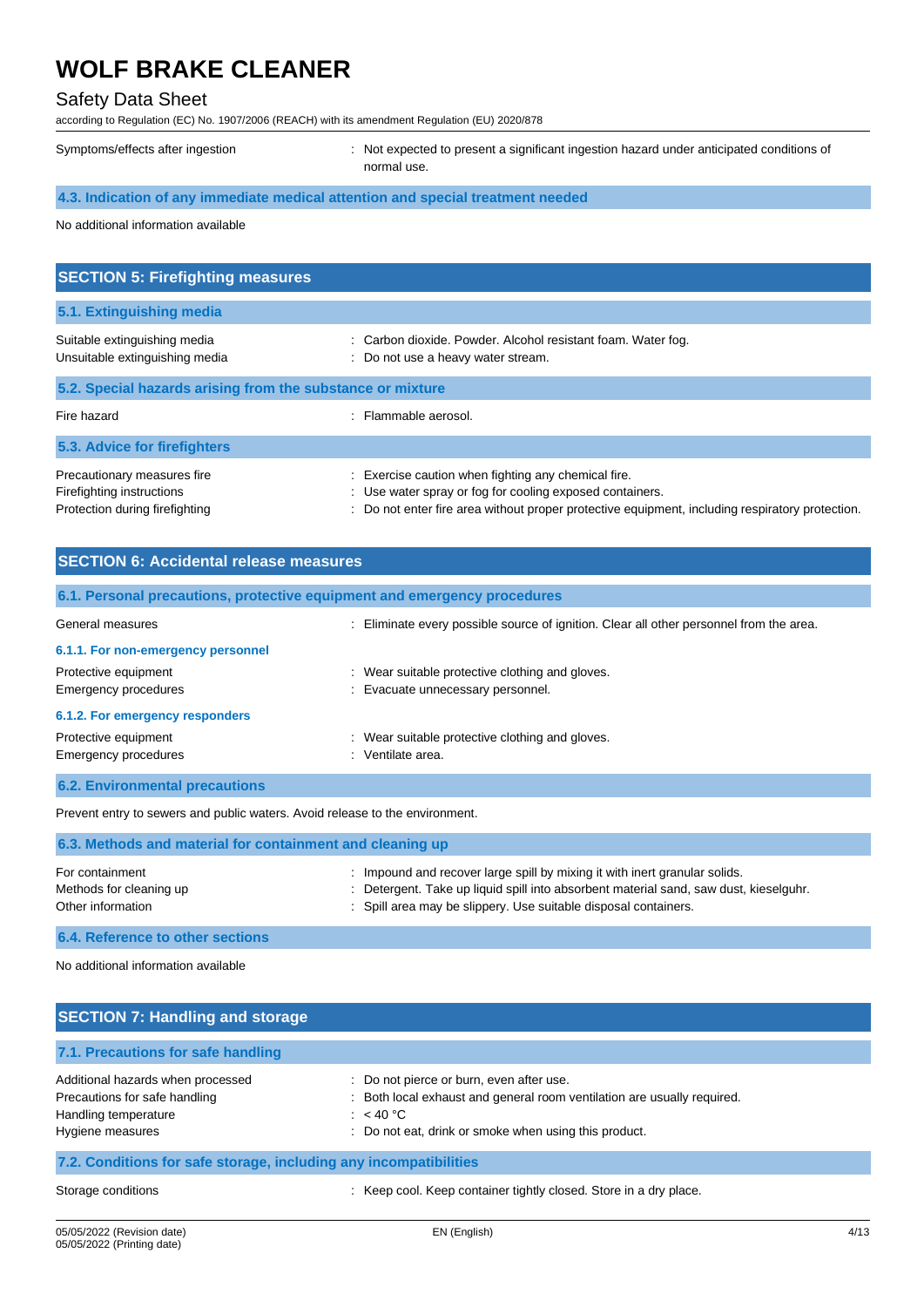## Safety Data Sheet

according to Regulation (EC) No. 1907/2006 (REACH) with its amendment Regulation (EU) 2020/878

Storage temperature : ≤ 40 °C

Storage area **in the store in the store in dry, cool, well-ventilated area.** 

**7.3. Specific end use(s)**

No additional information available

### **SECTION 8: Exposure controls/personal protection**

#### **8.1. Control parameters**

#### **8.1.1 National occupational exposure and biological limit values**

| n-hexane (110-54-3)                                       |                                |  |
|-----------------------------------------------------------|--------------------------------|--|
| <b>EU - Indicative Occupational Exposure Limit (IOEL)</b> |                                |  |
| <b>IOEL STEL</b>                                          | $72 \text{ mg/m}^3$            |  |
| <b>Ethanol (64-17-5)</b>                                  |                                |  |
| <b>EU - Indicative Occupational Exposure Limit (IOEL)</b> |                                |  |
| <b>IOEL TWA</b>                                           | 260 mg/m <sup>3</sup> @8h      |  |
| <b>IOEL STEL</b>                                          | 1900 mg/m <sup>3</sup> @15 min |  |

### **8.1.2. Recommended monitoring procedures**

No additional information available

#### **8.1.3. Air contaminants formed**

No additional information available

#### **8.1.4. DNEL and PNEC**

Additional information **information** : 5 mg/m3 for oil mists (TWA, 8h-workday) recommended, based upon the ACGIH TLV (Analysis according to US NIOSH Method 5026, NIOSH Manual of Analytical Methods, 3rd Edition).

#### **8.1.5. Control banding**

No additional information available

#### **8.2. Exposure controls**

#### **8.2.1. Appropriate engineering controls**

No additional information available

#### **8.2.2. Personal protection equipment**

#### **Personal protective equipment:**

High gas/vapour concentration: gas mask with filter type A. Safety glasses. **Personal protective equipment symbol(s):**



**8.2.2.1. Eye and face protection**

**Eye protection:** Safety glasses

**8.2.2.2. Skin protection**

**Skin and body protection:** Wear suitable protective clothing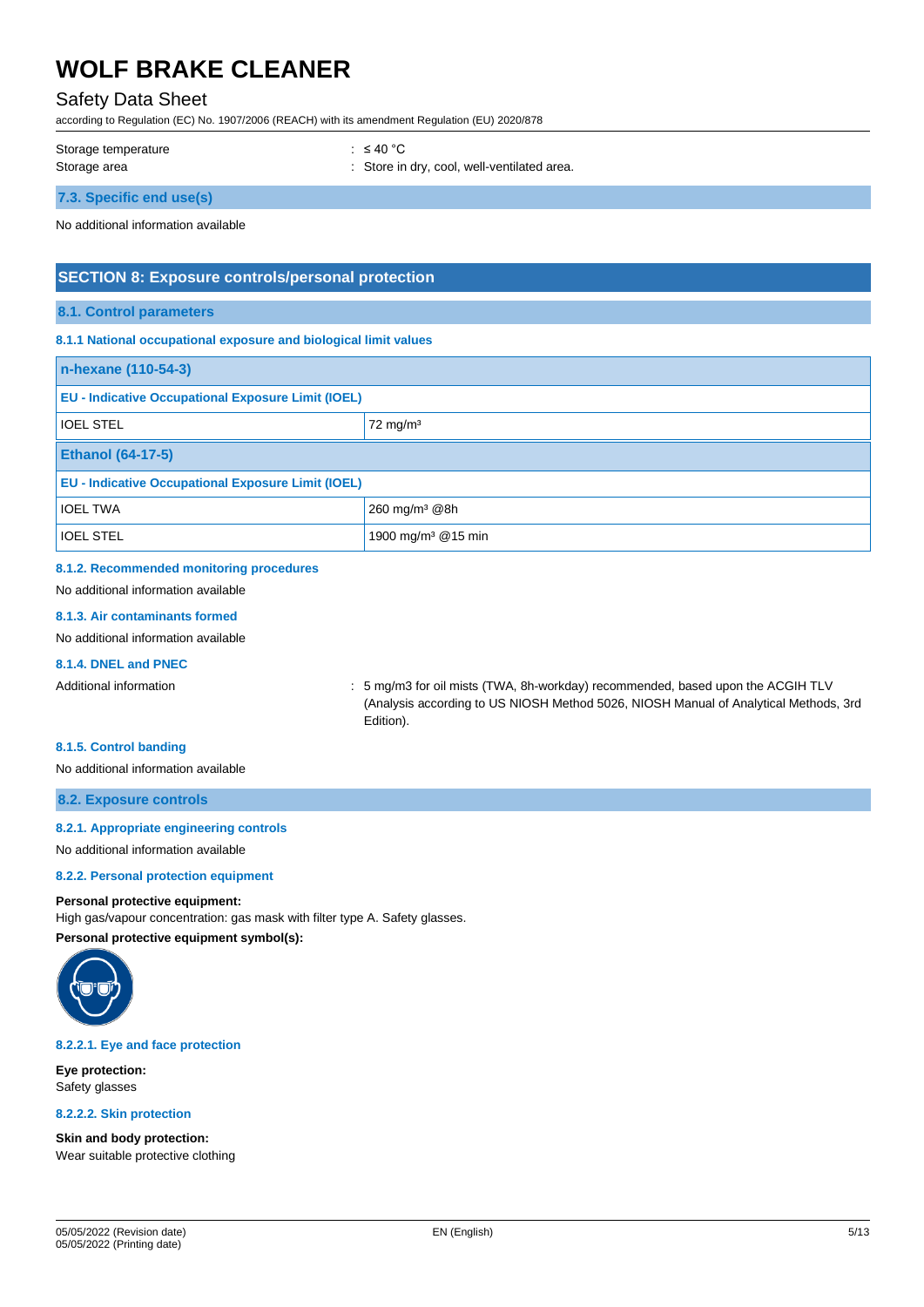### Safety Data Sheet

according to Regulation (EC) No. 1907/2006 (REACH) with its amendment Regulation (EU) 2020/878

#### **Hand protection:**

Wear suitable gloves resistant to chemical penetration

#### **8.2.2.3. Respiratory protection**

#### **Respiratory protection:**

In case of inadequate ventilation wear respiratory protection.

#### **8.2.2.4. Thermal hazards**

No additional information available

#### **8.2.3. Environmental exposure controls**

No additional information available

| <b>SECTION 9: Physical and chemical properties</b>                                                                                                                                                                                                                                                                                                                                                                                                                                                                                                                      |                                                                                                                                                                                                                                                                                                                                                                                                                                                                                                                                                    |  |
|-------------------------------------------------------------------------------------------------------------------------------------------------------------------------------------------------------------------------------------------------------------------------------------------------------------------------------------------------------------------------------------------------------------------------------------------------------------------------------------------------------------------------------------------------------------------------|----------------------------------------------------------------------------------------------------------------------------------------------------------------------------------------------------------------------------------------------------------------------------------------------------------------------------------------------------------------------------------------------------------------------------------------------------------------------------------------------------------------------------------------------------|--|
| 9.1. Information on basic physical and chemical properties                                                                                                                                                                                                                                                                                                                                                                                                                                                                                                              |                                                                                                                                                                                                                                                                                                                                                                                                                                                                                                                                                    |  |
| Physical state<br>Appearance<br>Colour<br>Odour<br>Odour threshold<br>pН<br>Relative evaporation rate (butylacetate=1)<br>Melting point<br>Freezing point<br>Boiling point<br>Flash point<br>Auto-ignition temperature<br>Decomposition temperature<br>Flammability (solid, gas)<br>Vapour pressure<br>Relative vapour density at 20 °C<br>Relative density<br>Density<br>Solubility<br>Partition coefficient n-octanol/water (Log Pow)<br>Viscosity, kinematic<br>Viscosity, dynamic<br><b>Explosive properties</b><br>Oxidising properties<br><b>Explosive limits</b> | : Liquid<br>: Aerosol.<br>brown.<br>Characteristic.<br>No data available<br>No data available<br>$\therefore$ 7<br>: 0 °C<br>: No data available<br>$-57 - 95 °C$<br>$-17^{\circ}$ C<br>: 370 $^{\circ}$ C<br>No data available<br>No data available<br>853 kPa @20°C<br>No data available<br>No data available<br>727 kg/m <sup>3</sup><br>Slightly soluble, the product remains on the water surface.<br>No data available<br>: 1 mm <sup>2</sup> /s @ 20 $^{\circ}$ C<br>1 mPa.s<br>No data available<br>No data available<br>No data available |  |
| 9.2. Other information                                                                                                                                                                                                                                                                                                                                                                                                                                                                                                                                                  |                                                                                                                                                                                                                                                                                                                                                                                                                                                                                                                                                    |  |

VOC content  $\sim$  37 %

## **SECTION 10: Stability and reactivity**

#### **10.1. Reactivity**

None under normal conditions.

#### **10.2. Chemical stability**

Stable under normal conditions.

#### **10.3. Possibility of hazardous reactions**

None under normal conditions.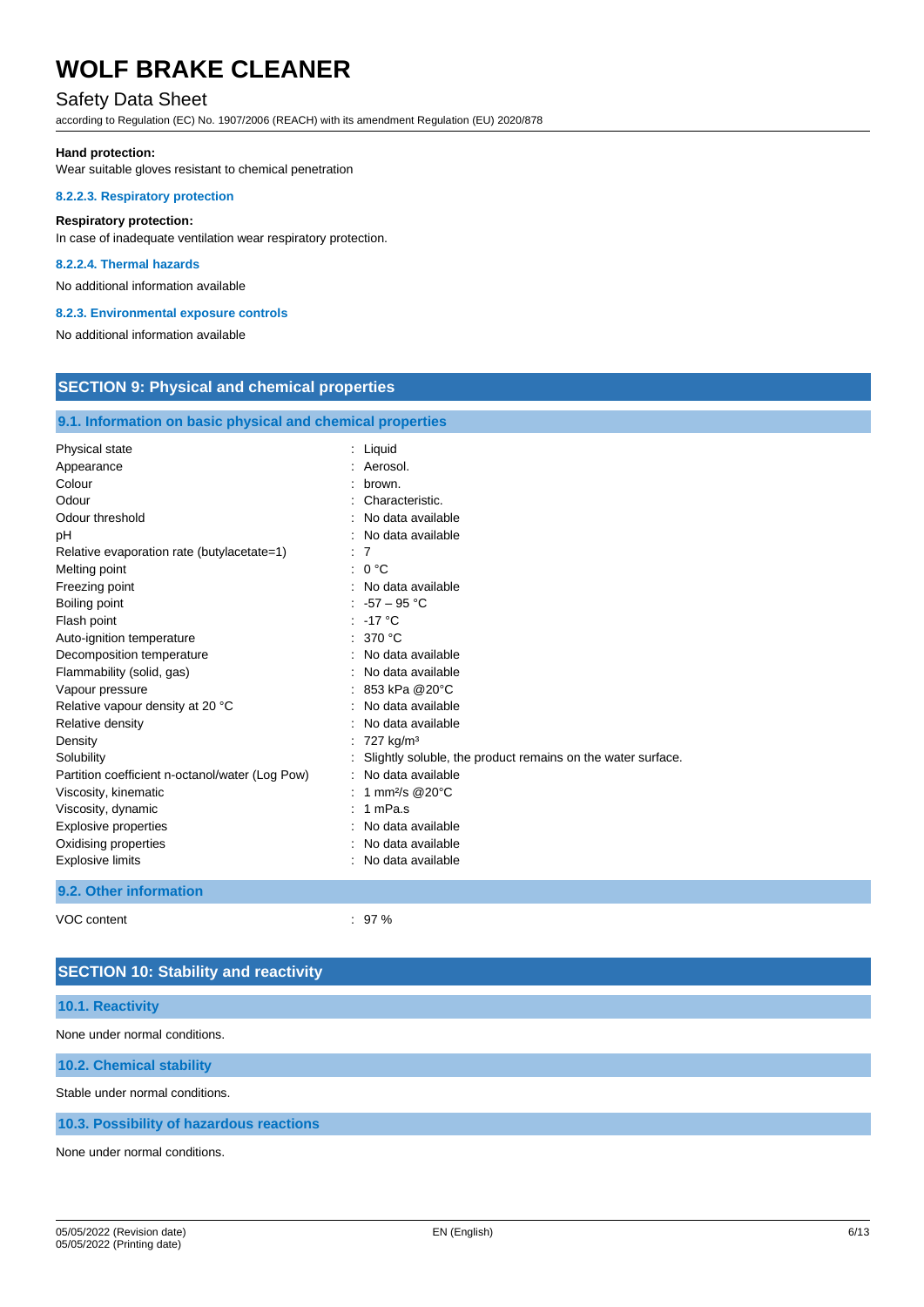## Safety Data Sheet

according to Regulation (EC) No. 1907/2006 (REACH) with its amendment Regulation (EU) 2020/878

| <b>10.4. Conditions to avoid</b>       |
|----------------------------------------|
| No data available.                     |
| 10.5. Incompatible materials           |
| Strong oxidizers. acids. Bases.        |
| 10.6. Hazardous decomposition products |

None under normal conditions.

## **SECTION 11: Toxicological information**

| 11.1 Information on toxicological effects                                       |                                                    |
|---------------------------------------------------------------------------------|----------------------------------------------------|
| Acute toxicity (oral)<br>Acute toxicity (dermal)<br>Acute toxicity (inhalation) | Not classified<br>Not classified<br>Not classified |
| n-hexane (110-54-3)                                                             |                                                    |
| LD50 oral rat                                                                   | $\geq 5000$ mg/kg                                  |
| LD50 dermal rabbit                                                              | $\geq 5000$ mg/kg                                  |
| LC50, Inhalation                                                                | 50 mg/l/4h                                         |
| <b>Ethanol (64-17-5)</b>                                                        |                                                    |
| LD50 oral rat                                                                   | $\geq 5000$ mg/kg                                  |
| LD50 dermal rabbit                                                              | $\geq 5000$ mg/kg                                  |
| LC50 Inhalation - Rat                                                           | $\geq 50$ mg/l/4h                                  |
| Hydrocarbons, C6, isoalkanes, <5% n-hexane (64742-49-0)                         |                                                    |
| LD50 oral rat                                                                   | > 5000 mg/kg                                       |
| LD50 dermal rabbit                                                              | > 3000 mg/kg                                       |
| LC50 Inhalation - Rat (Vapours)                                                 | > 10000 mg/l/4h                                    |
| Skin corrosion/irritation                                                       | Causes skin irritation.                            |
| Serious eye damage/irritation                                                   | Causes serious eye irritation.                     |
| Respiratory or skin sensitisation                                               | Not classified                                     |
| Germ cell mutagenicity                                                          | Not classified                                     |
| Carcinogenicity                                                                 | Not classified                                     |
| Reproductive toxicity                                                           | Not classified                                     |
| STOT-single exposure                                                            | May cause drowsiness or dizziness.                 |
| acetone (67-64-1)                                                               |                                                    |
| STOT-single exposure                                                            | May cause drowsiness or dizziness.                 |
| cyclohexane (110-82-7)                                                          |                                                    |
| STOT-single exposure                                                            | May cause drowsiness or dizziness.                 |
| n-hexane (110-54-3)                                                             |                                                    |
| STOT-single exposure                                                            | May cause drowsiness or dizziness.                 |
| Hydrocarbons, C7, n-alkanes, isoalkanes, cyclics (64742-49-0)                   |                                                    |
| STOT-single exposure                                                            | May cause drowsiness or dizziness.                 |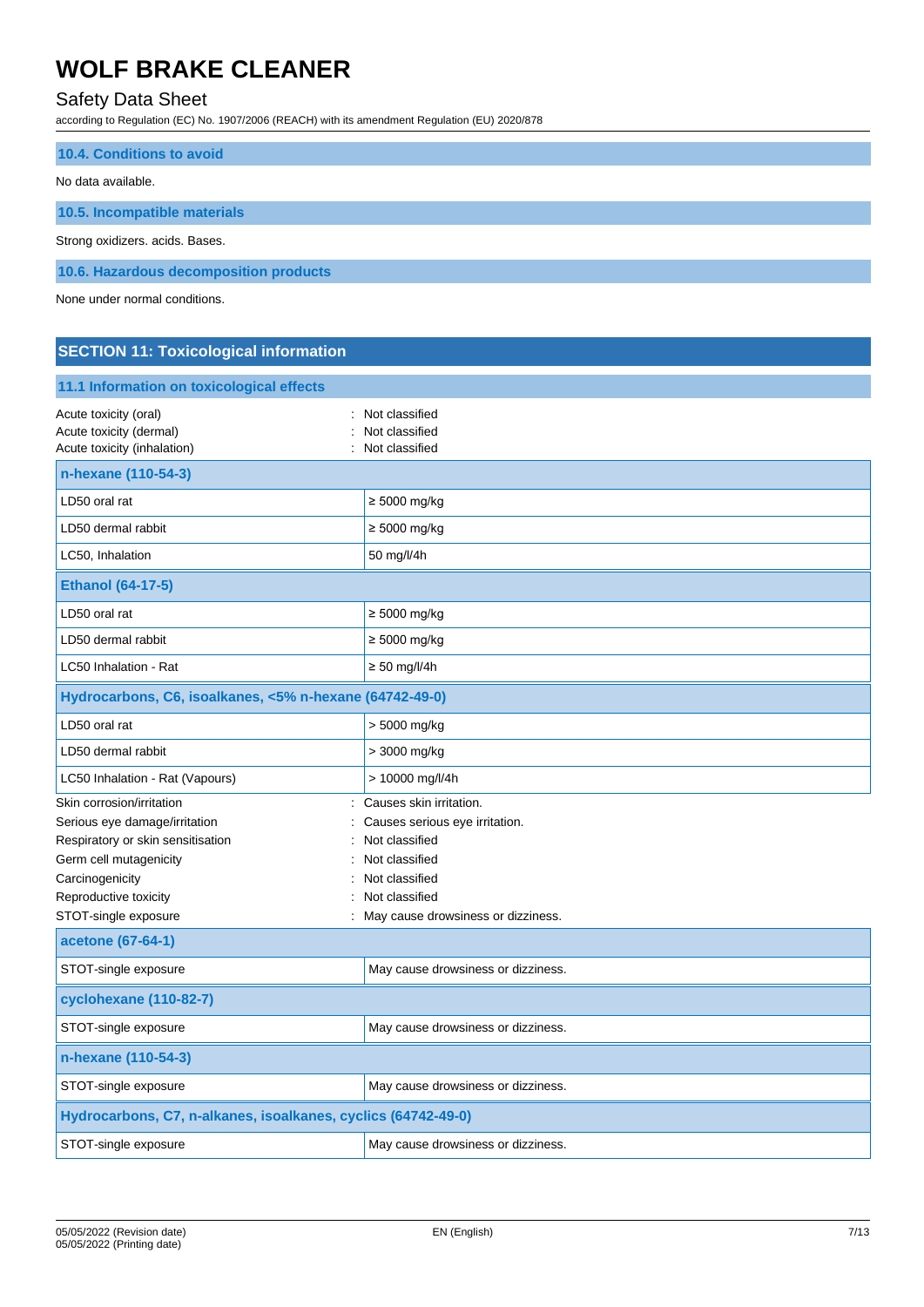## Safety Data Sheet

according to Regulation (EC) No. 1907/2006 (REACH) with its amendment Regulation (EU) 2020/878

| Hydrocarbons, C6, isoalkanes, <5% n-hexane (64742-49-0) |                                                                    |  |
|---------------------------------------------------------|--------------------------------------------------------------------|--|
| STOT-single exposure                                    | May cause drowsiness or dizziness.                                 |  |
| STOT-repeated exposure                                  | Not classified                                                     |  |
| n-hexane (110-54-3)                                     |                                                                    |  |
| STOT-repeated exposure                                  | May cause damage to organs through prolonged or repeated exposure. |  |
| Aspiration hazard                                       | : Not classified.                                                  |  |
| <b>WOLF BRAKE CLEANER</b>                               |                                                                    |  |
| Viscosity, kinematic                                    | mm <sup>2/</sup> s @20 $^{\circ}$ C                                |  |

| <b>SECTION 12: Ecological information</b>                                                                                                        |                                                                                                                                                                            |
|--------------------------------------------------------------------------------------------------------------------------------------------------|----------------------------------------------------------------------------------------------------------------------------------------------------------------------------|
| 12.1. Toxicity                                                                                                                                   |                                                                                                                                                                            |
| Ecology - general<br>Hazardous to the aquatic environment, short-term<br>(acute)<br>Hazardous to the aquatic environment, long-term<br>(chronic) | : Toxic to aquatic organisms, may cause long-term adverse effects in the aquatic<br>environment.<br>: Not classified<br>: Toxic to aquatic life with long lasting effects. |
| <b>Ethanol (64-17-5)</b>                                                                                                                         |                                                                                                                                                                            |
| LC50 - Fish [1]                                                                                                                                  | 11000 mg/l @ Alburnus alburnus                                                                                                                                             |
| LC50 - Fish [2]                                                                                                                                  | 13000 mg/l @ Oncorhynchus mykiss                                                                                                                                           |
| EC50 - Crustacea [1]                                                                                                                             | 9268 mg/l @ Daphnia magna                                                                                                                                                  |
| EC50 - Crustacea [2]                                                                                                                             | 12340 mg/l @ Daphnia magna                                                                                                                                                 |
| EC50 - Other aquatic organisms [1]                                                                                                               | 1450 mg/l @192h (Mycrocystis aeruginosa)                                                                                                                                   |
| EC50 72h - Algae [1]                                                                                                                             | 275 mg/l @ Chlorella vulgaris                                                                                                                                              |
| Hydrocarbons, C6, isoalkanes, <5% n-hexane (64742-49-0)                                                                                          |                                                                                                                                                                            |
| LC50 - Fish [1]                                                                                                                                  | $> 2$ mg/l                                                                                                                                                                 |
| 12.2. Persistence and degradability                                                                                                              |                                                                                                                                                                            |
| <b>WOLF BRAKE CLEANER</b>                                                                                                                        |                                                                                                                                                                            |
| Persistence and degradability                                                                                                                    | Not soluble in water, so only minimally biodegradable.                                                                                                                     |
| <b>Ethanol (64-17-5)</b>                                                                                                                         |                                                                                                                                                                            |
| Biodegradation                                                                                                                                   | 89 %                                                                                                                                                                       |
| 12.3. Bioaccumulative potential                                                                                                                  |                                                                                                                                                                            |
| <b>Ethanol (64-17-5)</b>                                                                                                                         |                                                                                                                                                                            |
| Bioconcentration factor (BCF REACH)                                                                                                              | 3                                                                                                                                                                          |
| Partition coefficient n-octanol/water (Log Pow)                                                                                                  | $-0.35$                                                                                                                                                                    |
| 12.4. Mobility in soil                                                                                                                           |                                                                                                                                                                            |
| <b>Ethanol (64-17-5)</b>                                                                                                                         |                                                                                                                                                                            |
| Surface tension                                                                                                                                  | 23390 N/m @25°C                                                                                                                                                            |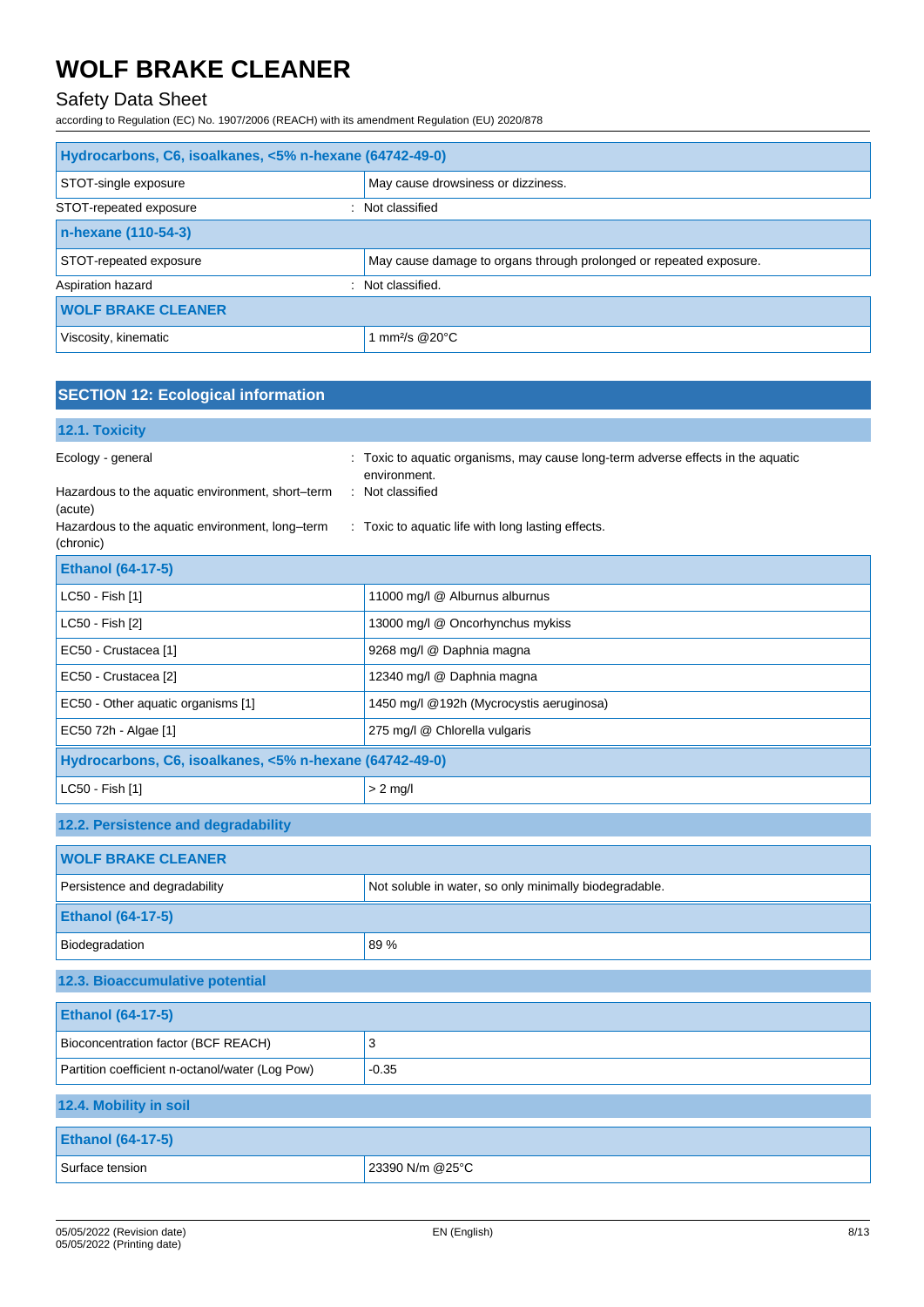## Safety Data Sheet

according to Regulation (EC) No. 1907/2006 (REACH) with its amendment Regulation (EU) 2020/878

| <b>Ethanol (64-17-5)</b>                                      |  |
|---------------------------------------------------------------|--|
| Organic Carbon Normalized Adsorption Coefficient<br>(Log Koc) |  |
| 12.5. Results of PBT and vPvB assessment                      |  |
| No additional information available                           |  |
| 12.6. Other adverse effects                                   |  |

No additional information available

### **SECTION 13: Disposal considerations**

**13.1. Waste treatment methods**

Additional information **interest in a safe manner in accordance with local/national regulations.** 

### **SECTION 14: Transport information**

In accordance with ADR / IMDG / IATA / ADN / RID

| $:$ UN 1950<br>UN-No. (ADR)<br>UN-No. (IMDG)<br>$:$ UN 1950<br>$:$ UN 1950<br>UN-No. (IATA)<br>UN-No. (ADN)<br>: Not applicable<br>UN-No. (RID)<br>: UN 1950<br>14.2. UN proper shipping name<br>Proper Shipping Name (ADR)<br>: AEROSOLS<br>Proper Shipping Name (IMDG)<br>$:$ Not applicable<br>Proper Shipping Name (IATA)<br>$:$ Not applicable<br>Proper Shipping Name (ADN)<br>: Not applicable<br>Proper Shipping Name (RID)<br>$:$ Not applicable<br>Transport document description (ADR)<br>: UN 1950 AEROSOLS, 2.1, (D), ENVIRONMENTALLY HAZARDOUS<br>Transport document description (IMDG)<br>: UN 1950, 2, MARINE POLLUTANT/ENVIRONMENTALLY HAZARDOUS<br>Transport document description (IATA)<br>: UN 1950, 2, ENVIRONMENTALLY HAZARDOUS | 14.1 UN number |  |
|-------------------------------------------------------------------------------------------------------------------------------------------------------------------------------------------------------------------------------------------------------------------------------------------------------------------------------------------------------------------------------------------------------------------------------------------------------------------------------------------------------------------------------------------------------------------------------------------------------------------------------------------------------------------------------------------------------------------------------------------------------|----------------|--|
|                                                                                                                                                                                                                                                                                                                                                                                                                                                                                                                                                                                                                                                                                                                                                       |                |  |
|                                                                                                                                                                                                                                                                                                                                                                                                                                                                                                                                                                                                                                                                                                                                                       |                |  |
| Transport document description (RID)<br>: UN 1950, 2.1, ENVIRONMENTALLY HAZARDOUS                                                                                                                                                                                                                                                                                                                                                                                                                                                                                                                                                                                                                                                                     |                |  |

### **14.3. Transport hazard class(es)**

#### **ADR**

Transport hazard class(es) (ADR) : 2.1 Danger labels (ADR) : 2.1

**IMDG** Transport hazard class(es) (IMDG) : 2



:

05/05/2022 (Revision date) 05/05/2022 (Printing date)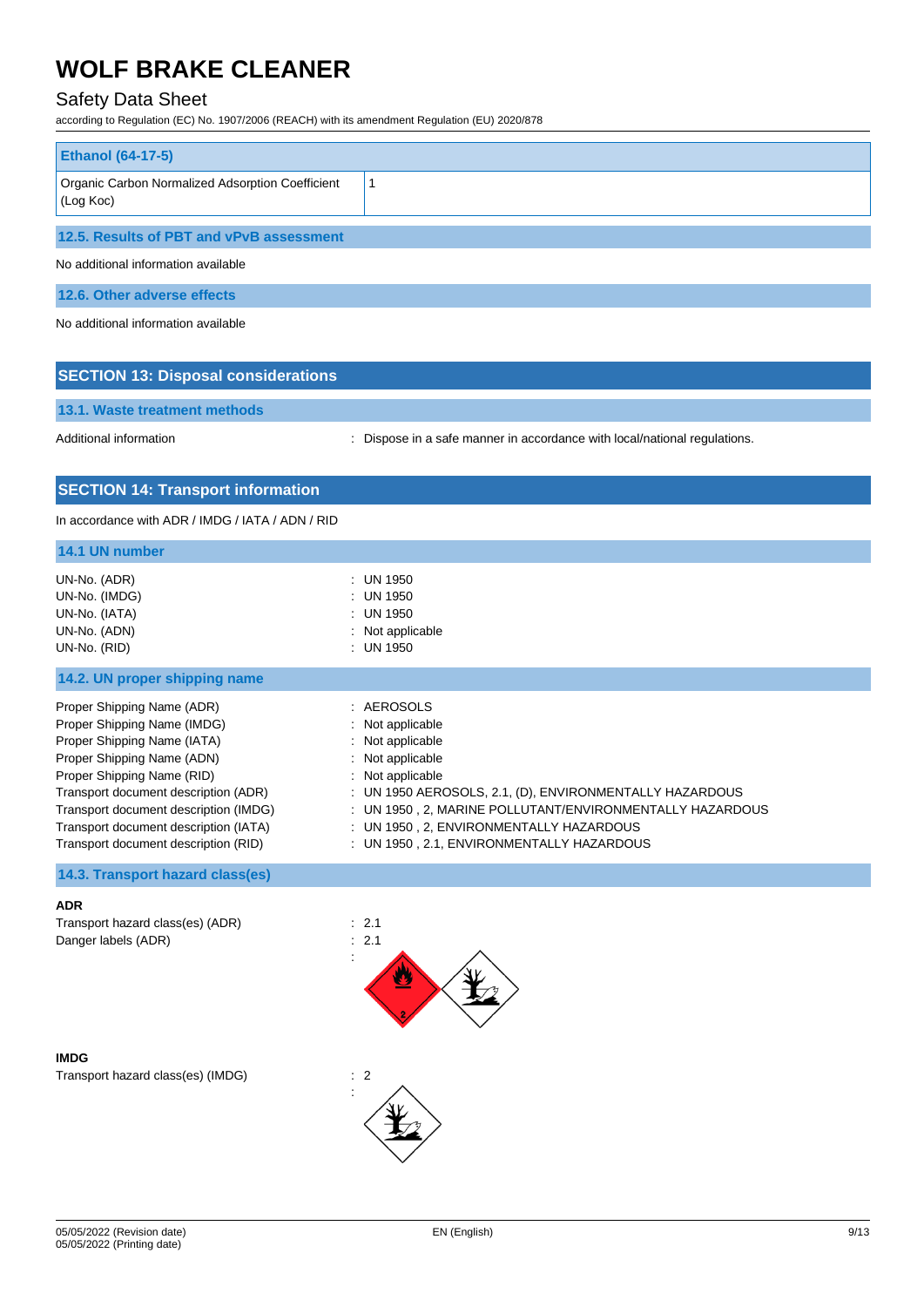## Safety Data Sheet

according to Regulation (EC) No. 1907/2006 (REACH) with its amendment Regulation (EU) 2020/878

| <b>IATA</b><br>Transport hazard class(es) (IATA)                         | $\therefore$ 2                                        |
|--------------------------------------------------------------------------|-------------------------------------------------------|
|                                                                          |                                                       |
| <b>ADN</b><br>Transport hazard class(es) (ADN)                           | Not applicable<br>t,                                  |
| <b>RID</b><br>Transport hazard class(es) (RID)<br>Danger labels (RID)    | : 2.1<br>2.1<br>÷                                     |
| 14.4. Packing group                                                      |                                                       |
| Packing group (ADR)                                                      | Not applicable                                        |
| Packing group (IMDG)<br>Packing group (IATA)                             | Not applicable<br>Not applicable                      |
| Packing group (ADN)<br>Packing group (RID)                               | Not applicable<br>Not applicable<br>÷                 |
| <b>14.5. Environmental hazards</b>                                       |                                                       |
| Dangerous for the environment                                            | : Yes                                                 |
| Marine pollutant<br>Other information                                    | ÷.<br>Yes<br>: No supplementary information available |
| 14.6. Special precautions for user                                       |                                                       |
| <b>Overland transport</b>                                                |                                                       |
| Classification code (ADR)<br>Special provisions (ADR)                    | :5F<br>: 190, 327, 344, 625                           |
| Limited quantities (ADR)                                                 | : 11                                                  |
| Excepted quantities (ADR)<br>Transport category (ADR)                    | E <sub>0</sub><br>÷.<br>$\therefore$ 2                |
| Tunnel restriction code (ADR)                                            | $\therefore$ D                                        |
| Transport by sea                                                         |                                                       |
| MFAG-No                                                                  | : 126                                                 |
| Air transport<br>No data available                                       |                                                       |
| Inland waterway transport<br>No data available                           |                                                       |
| Rail transport<br>No data available                                      |                                                       |
| 14.7. Transport in bulk according to Annex II of Marpol and the IBC Code |                                                       |

#### Not applicable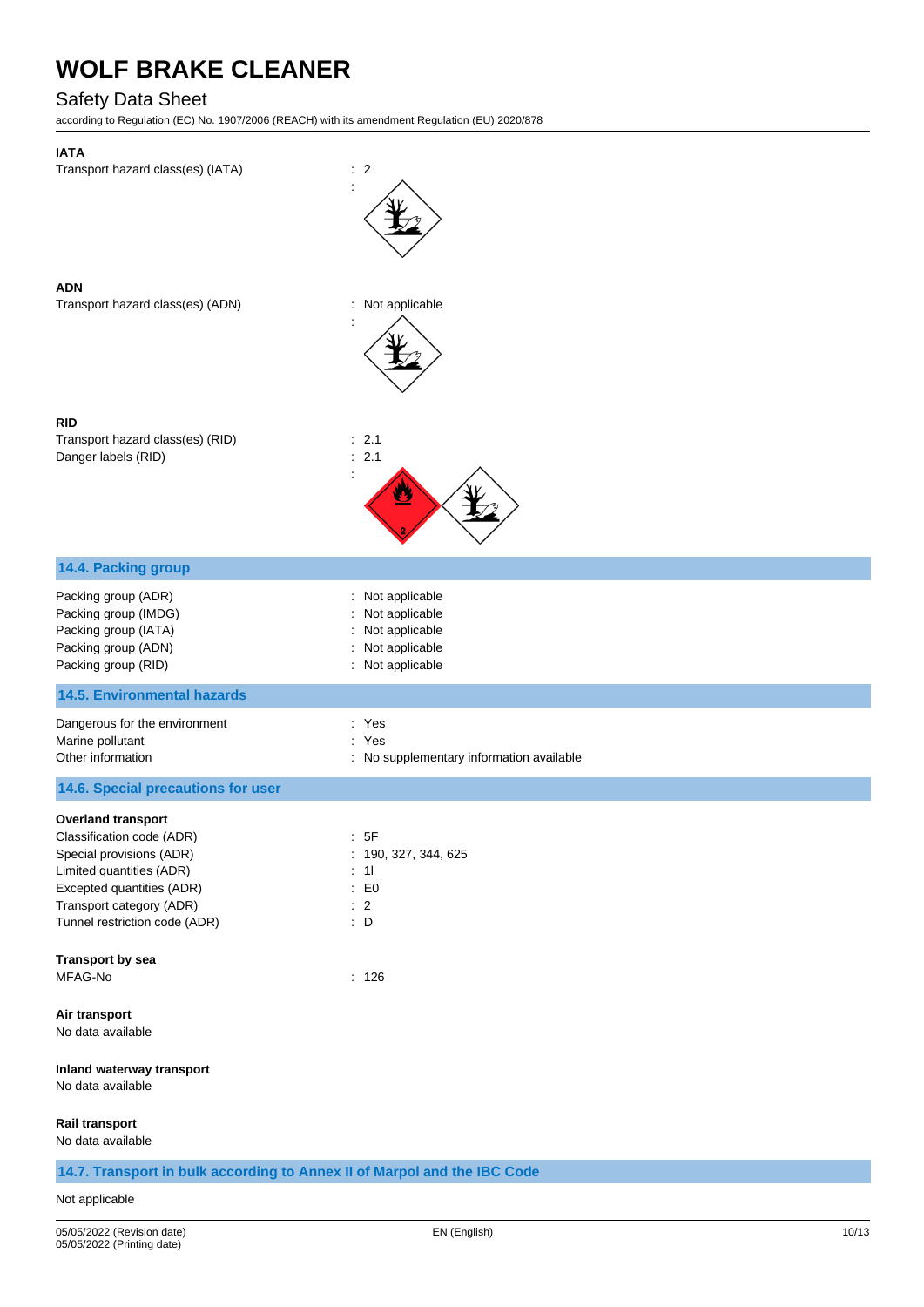### Safety Data Sheet

according to Regulation (EC) No. 1907/2006 (REACH) with its amendment Regulation (EU) 2020/878

### **SECTION 15: Regulatory information**

**15.1. Safety, health and environmental regulations/legislation specific for the substance or mixture**

#### **15.1.1. EU-Regulations**

Contains no REACH substances with Annex XVII restrictions

Contains no substance on the REACH candidate list

Contains no REACH Annex XIV substances

Contains no substance subject to Regulation (EU) No 649/2012 of the European Parliament and of the Council of 4 July 2012 concerning the export and import of hazardous chemicals.

Contains no substance subject to Regulation (EU) No 2019/1021 of the European Parliament and of the Council of 20 June 2019 on persistent organic pollutants

Contains no substance subject to REGULATION (EU) No 1005/2009 OF THE EUROPEAN PARLIAMENT AND OF THE COUNCIL of 16 September 2009 on substances that deplete the ozone layer.

Contains substance subject to Regulation (EU) 2019/1148 of the European Parliament and of the Council of 20 June 2019 on the marketing and use of explosives precursors.

ANNEX II REPORTABLE EXPLOSIVES PRECURSORS

List of substances on their own or in mixtures or in substances for which suspicious transactions and significant disappearances and thefts are to be reported to the relevant national contact point within 24 hours.

| <b>Name</b> | <b>CAS-No.</b> | <b>Combined</b><br><b>Nomenclature</b><br>  code (CN) | Combined Nomenclature code for mixture without<br>constituents which would determine classification under<br>another CN code       |
|-------------|----------------|-------------------------------------------------------|------------------------------------------------------------------------------------------------------------------------------------|
| Acetone     | 67-64-1        | 2914 11 00                                            | ex 3824 99 92                                                                                                                      |
|             |                |                                                       | Please see https://ec.europa.eu/home-affairs/system/files/2021-11/list of competent authorities and national contact points en.pdf |
| VOC content |                | :97%                                                  |                                                                                                                                    |

Other information, restriction and prohibition

: Regulation (EC) No. 648/2004 of 31 March 2004 on detergents. Contains : ≥30 %. aliphatic

regulations hydrocarbons. Contains substance subject to Regulation (EC) 273/2004 of the European Parliament and of the Council of 11 February 2004 on the manufacture and the placing on market of certain substances used in the illicit manufacture of narcotic drugs and psychotropic substances.

| <b>Name</b> | <b>CN</b><br>designation | <b>CAS-No.</b> | <b>CN</b> code | <b>Category</b> | <b>Threshold</b> | <b>Annex</b> |
|-------------|--------------------------|----------------|----------------|-----------------|------------------|--------------|
| Acetone     |                          | 67-64-1        | 2914 11 00     | Categorie 3     |                  | Annex I      |

#### **15.1.2. National regulations**

| <b>France</b>                |                                                                                                                                                                                                                                                                                                                                                                                                                                                                                                       |
|------------------------------|-------------------------------------------------------------------------------------------------------------------------------------------------------------------------------------------------------------------------------------------------------------------------------------------------------------------------------------------------------------------------------------------------------------------------------------------------------------------------------------------------------|
| <b>Occupational diseases</b> |                                                                                                                                                                                                                                                                                                                                                                                                                                                                                                       |
| Code                         | <b>Description</b>                                                                                                                                                                                                                                                                                                                                                                                                                                                                                    |
| <b>RG 59</b>                 | Occupational poisoning by hexane                                                                                                                                                                                                                                                                                                                                                                                                                                                                      |
| <b>RG 66</b>                 | Occupational rhinitis and asthma                                                                                                                                                                                                                                                                                                                                                                                                                                                                      |
| <b>RG 84</b>                 | Conditions caused by liquid organic solvents for professional use: saturated or unsaturated aliphatic or cyclic liquid<br>hydrocarbons and mixtures thereof; liquid halogenated hydrocarbons; nitrated derivatives of aliphatic hydrocarbons;<br>alcohols; glycols, glycol ethers; ketones; aldehydes; aliphatic and cyclic ethers, including tetrahydrofuran; esters;<br>dimethylformamide and dimethylacetamine; acetonitrile and propionitrile; pyridine; dimethylsulfone and<br>dimethylsulfoxide |

#### **Germany**

| Water hazard class (WGK)<br>Hazardous Incident Ordinance (12. BImSchV) | : WGK 1, Slightly hazardous to water (Classification according to AwSV, Annex 1)<br>: Is not subject of the Hazardous Incident Ordinance (12. BImSchV) |
|------------------------------------------------------------------------|--------------------------------------------------------------------------------------------------------------------------------------------------------|
| <b>Netherlands</b>                                                     |                                                                                                                                                        |
| SZW-lijst van kankerverwekkende stoffen                                | : Ethanol is listed                                                                                                                                    |
| SZW-lijst van mutagene stoffen                                         | : None of the components are listed                                                                                                                    |
| SZW-lijst van reprotoxische stoffen - Borstvoeding                     | Ethanol is listed                                                                                                                                      |
| SZW-lijst van reprotoxische stoffen -                                  | : n-hexane, Ethanol are listed                                                                                                                         |
| Vruchtbaarheid                                                         |                                                                                                                                                        |
| SZW-lijst van reprotoxische stoffen – Ontwikkeling                     | Ethanol is listed                                                                                                                                      |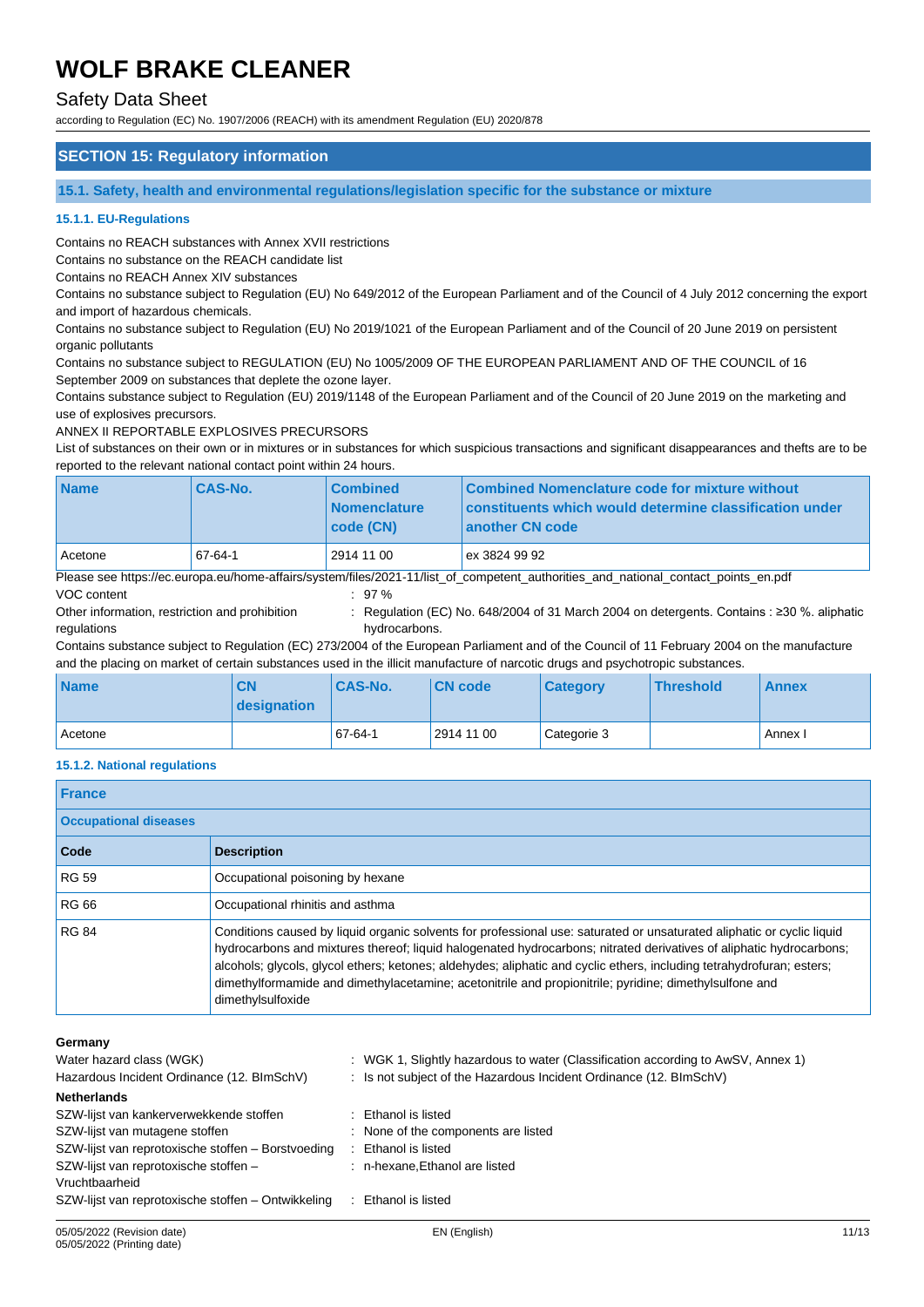## Safety Data Sheet

according to Regulation (EC) No. 1907/2006 (REACH) with its amendment Regulation (EU) 2020/878

| <b>Denmark</b>                   |                                                                                                                                                                                        |
|----------------------------------|----------------------------------------------------------------------------------------------------------------------------------------------------------------------------------------|
| <b>Classification remarks</b>    | Emergency management guidelines for the storage of flammable liquids must be followed                                                                                                  |
| Danish National Regulations      | : Young people below the age of 18 years are not allowed to use the product<br>Pregnant/breastfeeding women working with the product must not be in direct contact with<br>the product |
| Switzerland                      |                                                                                                                                                                                        |
| Storage class (LK)               | : LK 2 - Liquefied or pressurized gases                                                                                                                                                |
| 15.2. Chemical safety assessment |                                                                                                                                                                                        |

No chemical safety assessment has been carried out for the substance or the mixture by the supplier

## **SECTION 16: Other information**

| <b>Indication of changes</b> |                                                                    |               |                 |
|------------------------------|--------------------------------------------------------------------|---------------|-----------------|
| <b>Section</b>               | <b>Changed item</b>                                                | <b>Change</b> | <b>Comments</b> |
|                              | Supersedes                                                         | Modified      |                 |
|                              | <b>Revision date</b>                                               | Modified      |                 |
| 2.1                          | Classification according to Regulation (EC)<br>No. 1272/2008 [CLP] | Modified      |                 |
| 2.2                          | Precautionary statements (CLP)                                     | Modified      |                 |
| 3                            | Composition/information on ingredients                             | Modified      |                 |
| 9.1                          | Auto-ignition temperature                                          | Modified      |                 |
| 9.1                          | Flash point                                                        | Modified      |                 |
| 9.1                          | Upper explosive limit (UEL)                                        | Modified      |                 |
| 15.1                         | Other information, restriction and prohibition<br>regulations      | Added         |                 |

| <b>Abbreviations and acronyms:</b> |                                                                                                                         |  |  |
|------------------------------------|-------------------------------------------------------------------------------------------------------------------------|--|--|
|                                    | ACGIH: American Conference of Governmental Industrial Hygienists                                                        |  |  |
|                                    | <b>TWA: Time Weighted Average</b>                                                                                       |  |  |
|                                    | TLV: Threshold Limit Value                                                                                              |  |  |
|                                    | ASTM: American Society for Testing and Materials                                                                        |  |  |
|                                    | ADR: Accord Européen Relatif au Transport International des Marchandises Dangereuses par Route                          |  |  |
|                                    | RID: Regulations Concerning the International Carriage of Dangerous Goods by Rail                                       |  |  |
|                                    | ADNR: Accord Européen relatif au Transport International des Marchandises Dangereuses par voie de Navigation du<br>Rhin |  |  |
|                                    | IMDG: International Maritime Dangerous Goods                                                                            |  |  |
|                                    | ICAO: International Civil Aviation Organization                                                                         |  |  |
|                                    | IATA: International Air Transport Association                                                                           |  |  |
|                                    | STEL: Short Term Exposure Limit                                                                                         |  |  |
|                                    | LD50: median Lethal Dose for 50% of subjects                                                                            |  |  |
|                                    | ATE: acute toxicity estimate                                                                                            |  |  |
|                                    | LC50: median Lethal Concentration for 50% of subjects                                                                   |  |  |
|                                    | EC50: concentration producing 50% effect                                                                                |  |  |